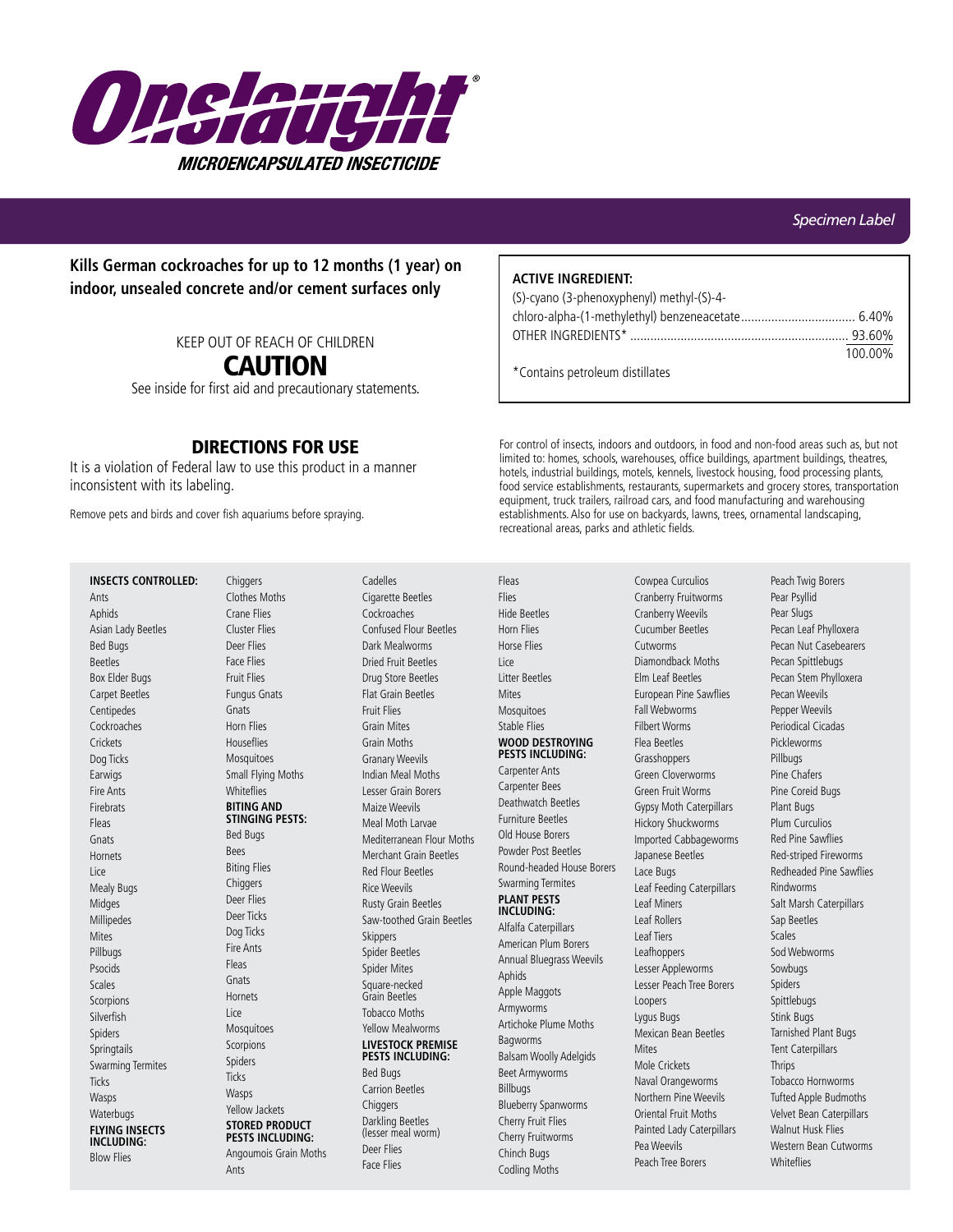#### General information:

Do not apply this product in patient rooms or in any rooms while occupied by the elderly or infirm. Do not apply to classrooms while in use. Do not apply in institutions (including libraries, schools, sports facilities, etc.) in the immediate area where occupants are present.

Onslaught® Microencapsulated Insecticide is a microencapsulated suspension concentrate containing 0.54 pounds active ingredient per gallon.

Onslaught® Microencapsulated Insecticide is designed to provide long residual activity against pests listed on this label when applied as surface or spot treatments, injected into wall voids, or as a crack and crevice spray in and around residential and commercial structures, as well as on turf and landscaping. Onslaught® Microencapsulated Insecticide may be sprayed on any surface that will not be stained by water. DO NOT use this product as a fogger or apply it as a space spray. Do not apply in electrical conduits, junction and switch boxes, motor housings, or other electrical equipment due to shock hazard from water-based spray.

Use only in areas described. Remove pets and cover fish aquariums and pets' food and water dishes before spraying. Keep all people (especially children) and pets out of areas being treated and restrict access to these areas until all surfaces are dry. DO NOT leave product where children or pets can come into contact with it. DO NOT allow spray to contact food or food-containing surfaces, feed, or water supplies. Thoroughly wash dishes and food handling utensils with soap and water if they become contaminated with this product. Food utensils such as teaspoons and measuring cups must not be used for food purposes after use with pesticides.

#### Application in food processing/handling establishments:

Application is permitted within food and non-food areas of food service and handling establishments (places other than private residences) including but not limited to: restaurants, meat processing plants, grocery stores, bakeries, food manufacturing and processing establishments, and food warehousing establishments. Do not treat establishments where livestock feed is present.

Food areas include areas for receiving, storing, packing, canning, bottling, wrapping, boxing, preparing, edible waste storage, and enclosed processing systems, mills, and dairies. Serving areas are places where prepared foods are served, such as dining rooms, but excluding areas where foods may be prepared or held. Non-food areas include garbage rooms, lavatories, floor drains (to sewers), entries and vestibules, offices, locker rooms, machine rooms, garages, mop closets, and storage after canning or bottling.

General surface applications: Do not apply Onslaught® Microencapsulated Insecticide as a general surface application in food areas of the facility when the facility is in operation or food is exposed. Do not apply directly to food. Cover or remove all food and food processing equipment prior to application. After spraying in meat packing plants, bakeries, and other food processing plants, wash with an effective cleaning compound, and then rinse water all equipment, benches, shelving, etc. where exposed food will be handled with potable water. Repeat applications as needed, but do not exceed more than one (1) application every (14) days.

Spot or crack and crevice applications: Spot or crack and crevice applications may be made while facility is in operation, provided exposed food is covered or removed from the area being treated. Do not apply directly to food or food-handling surfaces. Repeat applications as needed, but do not exceed more than one (1) application every (14) days.

In the home, cover exposed food and do not allow spray to contact food/feed surfaces. If spray does contact these surfaces, clean surfaces with soap and water.

## MIXING INSTRUCTIONS

Onslaught® Microencapsulated Insecticide should be mixed with water and applied with hand pressurized or power operated sprayers. Shake container of Onslaught® Microencapsulated Insecticide before diluting. Clean spray equipment before use. For dilution, add approximately half the required water to spray tank and then add the appropriate amount of Onslaught® Microencapsulated Insecticide. Agitate and slowly add the remaining water. Agitate spray thoroughly before using and also occasionally during use to ensure dispersion. If spray filter screens are used, they should be 50 mesh or larger. Use 0.5 fluid ounces (15 cc.) of Onslaught<sup>®</sup> Microencapsulated Insecticide in 1 gallon of water to make a spray mix containing 0.025% active ingredient. Use 1.0 fluid ounce (30 cc.) per gallon of water to make a spray containing 0.05% active ingredient. Use 0.025% solution for light infestations or as a maintenance control rate. Use 0.05% for heavy infestations or as an initial clean out rate. Apply two-second bursts of spray per square foot of area being treated. Avoid excessive application. Dampen surfaces but not to the point of saturation or run-off. Only dilute Onslaught® Microencapsulated Insecticide with water.

#### **Formula for determining the active ingredient content of the finished spray mixture:**

The following formula may be used to determine the percent active ingredient that is in the sprayer tank after mixing Onslaught® Microencapsulated Insecticide:

**(6.4) x (number of fl. oz. of concentrate added to tank) (Gallons of finished spray mix) x (128) = % active ingredient of spray mix**

#### Tank mixing:

Onslaught® Microencapsulated Insecticide may be tank mixed with an insect growth regulator such as NyGuard® IGR Concentrate or pyrethrum-containing products or any other currently registered pesticides unless expressly prohibited by the product label. The resulting tank mix may be applied in areas where these products are allowed to be sprayed. Do not tank mix Onslaught® Microencapsulated Insecticide with products containing dichlorvos (DDVP).

#### INDOOR USE

#### Application rates for indoor structural pests:

|                                      | <b>Light Infestation</b>                                                                                        |                                     | <b>Heavy Infestation</b> |                                     |                                                                  |
|--------------------------------------|-----------------------------------------------------------------------------------------------------------------|-------------------------------------|--------------------------|-------------------------------------|------------------------------------------------------------------|
| Pests                                | % Active<br>Ingredient                                                                                          | <b>Dilution</b><br>Rate in<br>Water | % Active<br>Ingredient   | <b>Dilution</b><br>Rate in<br>Water | <b>Application</b><br><b>Rate of</b><br>Mixed<br><b>Solution</b> |
| Crawling<br><b>Insects</b>           | 0.025%                                                                                                          | $0.5$ fl. oz./<br>gallon            | 0.050%                   | $1.0 \text{ fl.}$ $07$ .<br>gallon  | 1 gallon/<br>1,000 sq. ft.                                       |
| <b>Flying</b><br><b>Insects</b>      |                                                                                                                 |                                     |                          |                                     |                                                                  |
| <b>Application</b><br><b>Methods</b> | Apply as a broadcast surface spray, crack & crevice treatment, spot treatment, or<br>injection into wall voids. |                                     |                          |                                     |                                                                  |

#### Crawling insect pests indoors:

Apply as a coarse, wet spray to surfaces where these pests are normally found. Treat floors, baseboards, around doors and windows, in attics, crawl spaces, eaves, corners, closets, walls, utility pipes, storage areas, and all cracks and crevices. Treat underneath sinks, dishwashers, refrigerators, stoves, the underside of shelves, drawers, cabinets, areas behind pipes, and in all places where these insects shelter. Contact as many insects as possible with direct spray. Repeat applications as needed, but do not exceed more than one (1) application every seven (7) days.

#### For Ant control indoors:

Apply to ant trails, around garbage receptacles, and near food sources. Also apply around doors and windows and wherever these pests may find entrance to the structure. Remove sources of food through basic hygiene practices whenever possible.

#### Flying insect pests indoors:

Treat insect resting areas such as walls and ceilings, screens, around windows, doors, and light fixtures, and other surfaces that attract flying insects. Initiate treatments at the beginning of fly season, and repeat treatments during periods of heavy infestation.

#### Stinging insect pests indoors:

Apply spray to nests late in the evening when stinging insects are at rest. Thoroughly spray nest, nest entrance, and surrounding areas where insects land or walk. Treat around doors and windows, in attics, crawl spaces, and possible harborage sites or points of entry.

#### For control of Brown Dog Ticks:

Thoroughly apply as a spot treatment to infested areas such as pet beds and resting areas, nearby cracks and crevices, along and behind baseboards, window and door frames, and localized areas of floor and floor coverings where these pests may be present. DO NOT SPRAY PETS WITH THIS PRODUCT. Treat dogs and cats with a product registered for use on animals.

#### For control of Fleas:

Thoroughly apply as a fine particle broadcast spray to infested rugs, carpets, and pet resting areas. Prior to treatment, aquariums and fish bowls should be covered, and pet animals should be removed from the area being treated. Do not permit humans or pets to contact treated surfaces until spray has dried. Old pet bedding should be removed and replaced with clean, fresh bedding after treatment. DO NOT SPRAY PETS WITH THIS PRODUCT. Treat dogs and cats with a product registered for use on animals.

#### To control Bed Bugs:

Thoroughly clean and sanitize mattresses and box springs. Treat mattresses and box springs with an approved pesticide, such as a pyrethrin aerosol. Apply Onslaught<sup>®</sup> Microencapsulated Insecticide as a spot treatment to potential harborage sites and migration paths, and cracks and crevices, around baseboards, floorboards, head-boards, and walls.

#### For control of stored product pests:

Spray thoroughly around and into floor drains, non-food conveyors, benches, pipes, pallets, moist areas, storage racks, pieces of equipment, and other areas where stored product pests may be found. Tank-mix or sequential use of an insect growth regulator, such as NyGuard® IGR Concentrate, is recommended to break the insect reproduction cycle. Do not apply this spray to surfaces or utensils that may come in contact with food, since excessive residues in food may result.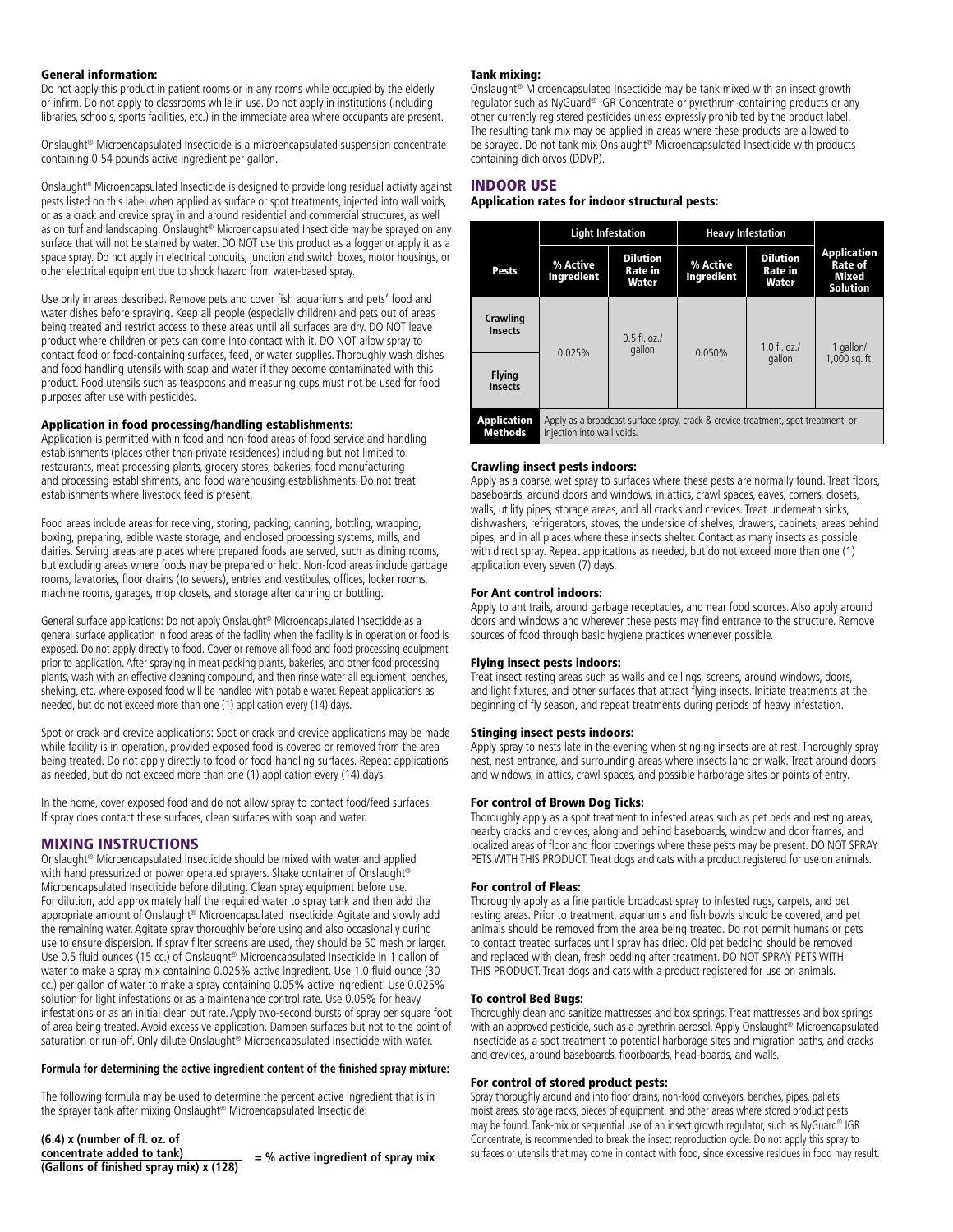#### To treat voids in equipment and structures:

To kill insects harboring in wall voids and other inaccessible spaces in equipment and structures, use injection equipment designed for deep void applications. Follow the injection equipment manufacturer's recommendations for proper set up and air pressures. Place the applicator tip at or into the void space to be treated. For inaccessible voids, it may be necessary to drill an access hole(s). Inject product into the void space in short bursts, allowing air pressure to push insecticide deep into the space. Avoid applying to the point of runoff or drip. Ventilate area thoroughly before re-entry. Do not reapply more than every fourteen (14) days.

#### To kill the accessible stages of listed granary insects:

Pest management professionals and grain producers may use this concentrate to treat grain storage facilities, and other listed areas, for stored product pest control. For control of exposed adult and immature stages of stored product pests, apply to cracks, crevices, and other surfaces where the pests have been seen or have harborage. Treat areas where products are stored before filling with the product. Apply at the rates listed above, using one gallon of spray mix per 1,000 square feet of surface area to be treated. Cleaning all areas prior to use will increase levels of control. Any foodstuffs infested with pests should be removed and destroyed. Do not apply when food-processing facility is in operation or foods are exposed. Do not apply this spray to surfaces or utensils that may come into contact with food.

Repeat application as needed, but DO NOT exceed more than one application every fourteen (14) days.

#### USE IN AND AROUND LIVESTOCK HOUSING

For use in and around unoccupied areas of livestock facilities, such as, but not limited to: barns, cow and calf pens and hutches, dairy barns and milk rooms, hog barns, horse barns, sheep barns, poultry houses, and rabbit hutches. Do not contaminate milk, food, or drinking water. Remove animals from area being treated. Cover feeders and waterers. Do not apply or allow insecticide to drift onto animals. Do not allow animals to enter treated areas until spray solution has dried.

#### Crawling insect pests in livestock and poultry premises:

Apply as a general surface, spot treatment, and/or crack and crevice treatment. Apply to floors and vertical and overhead surfaces where crawling insects are or may be present. Treat stanchions, pipes, windows, doors, posts, cage framing, gates, under (but not in) feeders, and other areas where insects hide or congregate. To reduce immigration of insects, make a perimeter treatment around the outside of building foundations. Apply in a uniform band 1 to 3 feet up the exterior foundation wall and 3 to 6 feet out from the foundation.

|                                      | <b>Light Infestation</b>                                                                                      |                                                             | <b>Heavy Infestation</b> |                                                                        |  |
|--------------------------------------|---------------------------------------------------------------------------------------------------------------|-------------------------------------------------------------|--------------------------|------------------------------------------------------------------------|--|
|                                      |                                                                                                               |                                                             |                          |                                                                        |  |
| Pests                                | % Active<br>Ingredient                                                                                        | <b>Dilution Rate</b><br>in Water                            | % Active<br>Ingredient   | <b>Dilution Rate</b><br>in Water                                       |  |
| Crawling<br><b>Insects</b>           |                                                                                                               | 0.5 fl. oz./gallon<br>or sufficient water<br>to cover 1.000 | 0.050%                   | 1.0 fl. oz./gallon<br>or sufficient water<br>to cover 1.000<br>sq. ft. |  |
| * Including Litter<br><b>Beetles</b> | 0.025%                                                                                                        |                                                             |                          |                                                                        |  |
| <b>Flying Insects</b>                |                                                                                                               | sq. ft.                                                     |                          |                                                                        |  |
| <b>Application</b><br><b>Methods</b> | Apply as a general surface spray, crack & crevice treatment, spot treatment, or<br>injection into wall voids. |                                                             |                          |                                                                        |  |

#### Litter Beetle control in livestock and poultry premises:

To control Litter Beetles (darkling, hide, and carrion beetles), apply Onslaught® Microencapsulated Insecticide to walls and floors at cleanout and before reintroduction of animals. Treat areas where beetles frequently occur, such as walls, supports, cages, cage framing, stalls, and around feeders. To reduce immigration of insects, make a perimeter treatment around the outside of building foundations. Apply in a uniform band 1 to 3 feet up the exterior foundation wall and 3 to 6 feet out from the foundation.

#### Flying insect pests in livestock and poultry premises:

For residual control of flying insects, treat insect resting areas such walls, ceilings, screens, around windows, doors, light fixtures, and other surfaces that attract flying insects. Initiate treatments at the beginning of fly season and repeat treatments during periods of heavy infestation.

## OUTDOOR USE

Do not spray in or near fish ponds or other bodies of water.

- Do not water the treated area to the point of runoff.
- Do not make applications during the rain.

Do not apply directly to sewers or drains, or any area like a gutter where drainage to sewers, storm drains, water bodies, or aquatic habitat can occur, except as directed by this label. Not for use on plants being grown for sale or other commercial use. Not for use in nurseries, sod farms or golf courses.

All outdoor applications, if permitted elsewhere on this label must be limited to spot or crack-and-crevice treatments only, except for the following permitted uses, if allowed elsewhere on this label:

- 1. Applications to soil or vegetation, as listed on this label;
- 2. Applications to lawns, turf, and other vegetation, as listed on this label;
- 3. Applications to the side of a building, up to a maximum height of 3 feet above grade;
- 4. Application to underside of eaves, soffits, doors, or windows permanently protected from rainfall by a covering, overhang, awning, or other structure;
- 5. Applications around potential pest entry points into buildings, when limited to a surface band not to exceed one inch in width;
- 6. Applications made through the use of a coarse, low pressure spray to only those portions of surfaces that are directly above bare soil, lawn, turf, mulch or other vegetation, as listed on this label, and not over an impervious surface, drainage or other condition that could result in runoff into storm drains, drainage ditches, gutters, or surface waters in order to control occasional invaders or aggregating pests as listed on this label.

## Application Rates for Outdoor Pests

|                                                                            | Concentration<br>of active<br>ingredient | <b>Dilution rate</b><br>in water                                                                                                             | <b>Application</b><br>method(s)                                                                                            |  |
|----------------------------------------------------------------------------|------------------------------------------|----------------------------------------------------------------------------------------------------------------------------------------------|----------------------------------------------------------------------------------------------------------------------------|--|
| <b>Treating exterior</b><br>walls, foundations<br>and structures           | 0.025% to 0.050%                         | $0.5$ to 1.0 fl. oz./<br>gallon or 0.5 to<br>$1.0 \text{ fl.}$ $oz.$<br>in sufficient water to<br>cover 1,000 sq. ft.                        | Apply as a coarse,<br>wet spray<br>• General surface spray<br>$\bullet$ Crack and crevice<br>treatment<br>• Spot treatment |  |
| <b>Treating nests and</b><br>harborage areas of<br>stinging insects        | 0.050%                                   | 1.0 fl. oz./gallon<br>or $1.0$ fl. $oz$ , in<br>sufficient water to<br>cover 1,000 sq. ft.                                                   |                                                                                                                            |  |
| <b>To control Swarming</b><br><b>Termites and wood</b><br>destroying pests | 0.050%                                   | 1.0 fl. oz./gallon<br>or $1.0 \text{ fl.}$ $oz \text{ in}$<br>sufficient water to<br>cover 1,000 sq. ft.                                     |                                                                                                                            |  |
| <b>Treating ornamental</b><br>trees and landscapes                         | 0.005% to 0.050%                         | $0.1$ to $1.0$ fl. oz./<br>gallon or 0.1 to<br>$10f$ $0z$<br>in sufficient water to<br>cover 1,000 sq. ft.                                   | Apply as a coarse,<br>wet spray<br>• Broadcast spray<br>treatment<br>• Foliar spray treatment                              |  |
| <b>Mosquito breeding</b><br>sites                                          | 0.025%                                   | 0.5 fl. oz./gallon<br>or $0.5$ fl. $oz$ . in<br>sufficient water to<br>cover 1,000 sq. ft.                                                   |                                                                                                                            |  |
| <b>Treating lawns</b><br>and turf                                          | 0.005% to 0.050%                         | $0.1$ to $1.0$ fl. oz./<br>gallon or 0.1 to<br>1.0 fl. oz. in sufficient<br>water to cover 1,000<br>sg. ft. or<br>4.3 to 43 fl. oz. per acre | Apply as a coarse,<br>wet spray<br>• Broadcast spray<br>treatment                                                          |  |

#### Treating exterior walls, foundations and structures:

To control infestations of listed pests, treat exterior surfaces of buildings, walls, window frames, around garbage cans, eaves, cracks and crevices, porches, decks, gazebos, patios, carports, garages, fence lines, and other areas where pests are active or may be hiding.

To help prevent insect infestation of buildings: Treat a 2 to 6 foot band of soil or other substrate adjacent to buildings. Treat building foundation to a height of 2 to 3 feet. Treat exterior walls, eaves, cracks and crevices, and other areas where listed pests are active, and may find entrance into building.

Apply with sufficient water to adequately cover the area being treated, but do not allow dripping or run-off to occur. Alternate mixing directions are to use 2 to 4 fluid ounces of concentrate per 50 gallons of water.

#### Stinging insect control outdoors:

For stinging insects, apply spray solution to nests and harborage areas late in the evening when stinging insects are commonly at rest. Thoroughly spray nest, nest entrance, harborage sites, and surrounding areas where insects land or walk. For nests inside walls, inject sufficient spray to treat nest. Do not use in areas where an electrical shock hazard exists. For applications made when pests are active, applicator should wear protective equipment as required. Repeat application when there are signs of renewed insect activity.

For Yellow Jacket control, Onslaught® Microencapsulated Insecticide can be mixed with baits in traps. Follow trap instructions for preparation of bait.

For control of Fire Ants, combine broadcast application with mound drenches to control foraging workers and newly mated fly-in queens. Apply Onslaught® Microencapsulated Insecticide as a broadcast application at a rate of 8 fluid ounces of concentrate per 1,000 square feet. Treat mounds with a registered fire ant mound treatment.